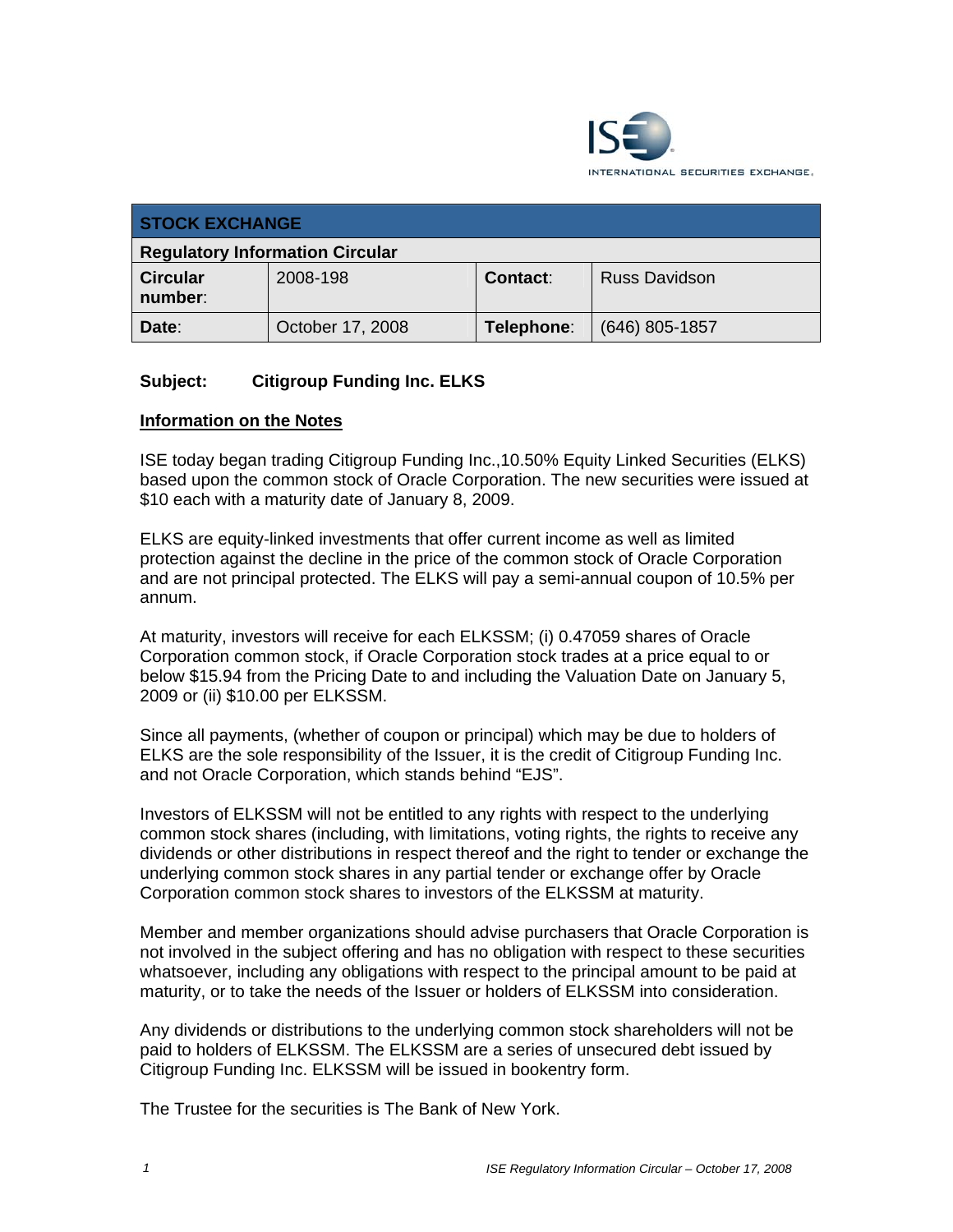The ELKSSM combine features of equity and debt. The terms of the ELKSSM differ from those of ordinary debt securities in that the Issuer will not pay you a fixed amount at maturity.

Several factors, many of which are beyond our control, will influence the value of the ELKSSM. One can expect that generally the market price of the underlying common stock shares on any day will affect the value of the ELKSSM more than any other single factor. Other factors that may influence the value of the ELKSSM include: supply and demand for the ELKSSM, volatility of the underlying stock, interest rates, economic, financial, political and regulatory or judicial events. In addition, the time remaining to maturity and the credit worthiness of Citigroup Funding Inc. may influence the pricing of the ELKSSM.

Contact your Tax Advisor for information concerning taxation.

Trading in the shares on ISE is on a UTP basis and is subject to ISE equity trading rules. The shares will trade from 9:00 a.m. until 4:00 p.m. Eastern Time. Equity Electronic Access Members ("Equity EAMs") trading the shares during the Pre-Market Session are exposed to the risk of the lack of the calculation or dissemination of underlying index value or intraday indicative value ("IIV"). For certain derivative securities products, an updated underlying index value or IIV may not be calculated or publicly disseminated in the Pre-Market hours. Since the underlying index value and IIV are not calculated or widely disseminated during Pre-Market hours, an investor who is unable to calculate implied values for certain derivative securities products during Pre-Market hours may be at a disadvantage to market professionals.

Equity EAMs also should review NASD Notice to Members 03-71 for guidance on trading these products. The Notice reminds members of their obligations to: (1) conduct adequate due diligence to understand the features of the product; (2) perform a reasonable-basis suitability analysis; (3) perform customer-specific suitability analysis in connection with any recommended transactions; (4) provide a balanced disclosure of both the risks and rewards associated with the particular product, especially when selling to retail investors; (5) implement appropriate internal controls; and (6) train registered persons regarding the features, risk and suitability of these products.

**This Regulatory Information Circular is not a statutory Prospectus. Equity EAMs should consult the Trust's Registration Statement, SAI, Prospectus and the Fund's website for relevant information.**